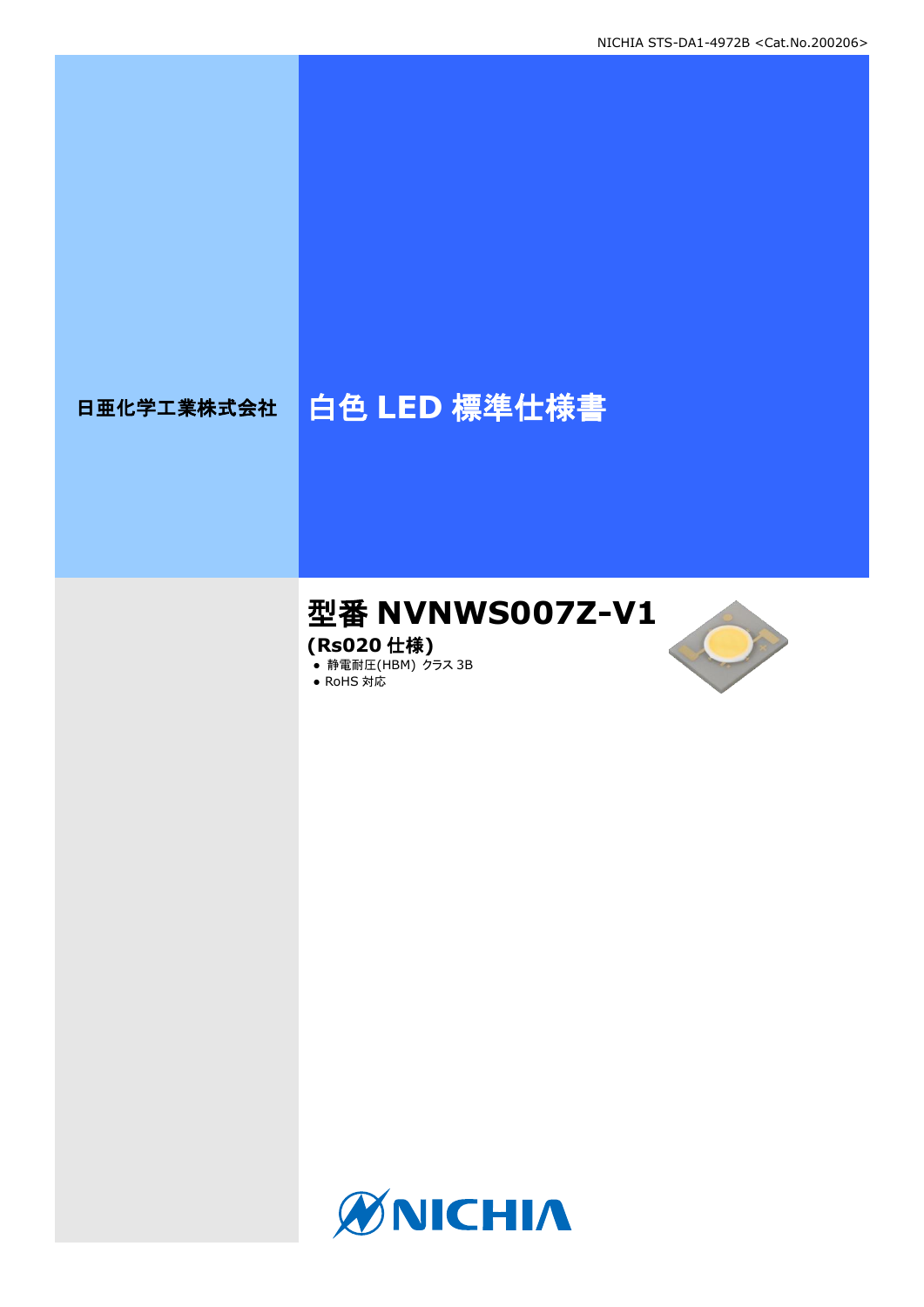### 規格

### (1) 絶対最大定格

| 項目        | 記号                  | 最大定格           | 単位 |
|-----------|---------------------|----------------|----|
| 順電流       | ${\rm I}_{{\rm F}}$ | 1500           | mA |
| パルス順電流    | $I_{\text{FP}}$     | 2250           | mA |
| 静電耐圧(HBM) | <b>VESD</b>         | 8              | kV |
| 逆方向許容電流   | $I_R$               | 85             | mA |
| 許容損失      | $P_D$               | 33.6           | W  |
| 動作温度      | $T_{\text{opr}}$    | $-40 \sim 105$ | °C |
| 保存温度      | $T_{\rm stq}$       | $-40 \sim 100$ | °C |
| ジャンクション温度 |                     | 150            | °C |

\* TJ=25°C での値です。

\* IFP条件は、パルス幅 10ms 以下、デューティー比は 10%以下です。

\* IF、IFPは、ディレーティング特性を参照してください。

\* 静電耐圧(HBM)は ANSI/ESDA/JEDEC JS-001 のクラス 3B です。

 $*$ 動作温度はケース温度(Tc)での値です。

### (2) 特性

|           | 項目         | 記号             | 条件            | 標準     | 最大                       | 単位                       |
|-----------|------------|----------------|---------------|--------|--------------------------|--------------------------|
| 順電圧       |            | VF             | $I_F = 580mA$ | 20.6   | $\overline{\phantom{a}}$ |                          |
| Rs020 ランク | 光束(色度座標1)  | $\Phi_{\rm v}$ | $I_F = 580mA$ | 750    |                          | Im                       |
|           | X          |                | $I_F = 580mA$ | 0.3882 | -                        |                          |
| 色度座標 1    |            |                | $I_F = 580mA$ | 0.3329 | -                        | $\overline{\phantom{a}}$ |
| Rs020 ランク | 光束(色度座標 2) | $\Phi_{v}$     | $I_F = 580mA$ | 930    | $\overline{\phantom{a}}$ | Im                       |
|           | X          |                | $I_F = 580mA$ | 0.3360 | $\overline{\phantom{a}}$ |                          |
| 色度座標 2    |            |                | $I_F = 580mA$ | 0.3335 |                          |                          |
| 熱抵抗       |            | $R_{\theta$ JC |               | 1.28   | 1.55                     | °C/W                     |

\* TJ=25°C での値です。パルス駆動により測定しています。

\* 光学特性は、CIE 127:2007 に準拠した値です。

\* 色度座標は、CIE 1931 色度図に基づくものとします。

\* 熱抵抗 RθJCは、JESD51-1 に準拠した Dynamic 法により測定しています。

 $*$  熱抵抗  $R_{\theta JC}$ は、ダイスから Tc 測定ポイントまでの熱抵抗を表します。

\* 熱抵抗 RθJCは放熱グリスを用いた際の熱抵抗値です。放熱シートを用いた場合、熱抵抗値は顕著に大きくなる可能性があります。

\* 熱抵抗に関する詳細は注意事項(6)熱の発生を参照ください。

**COB** の取り扱い、密着、放熱などの一連のアプリケーションノートは弊社ホームページ「**LED** テクニカルデータ」をご確認ください。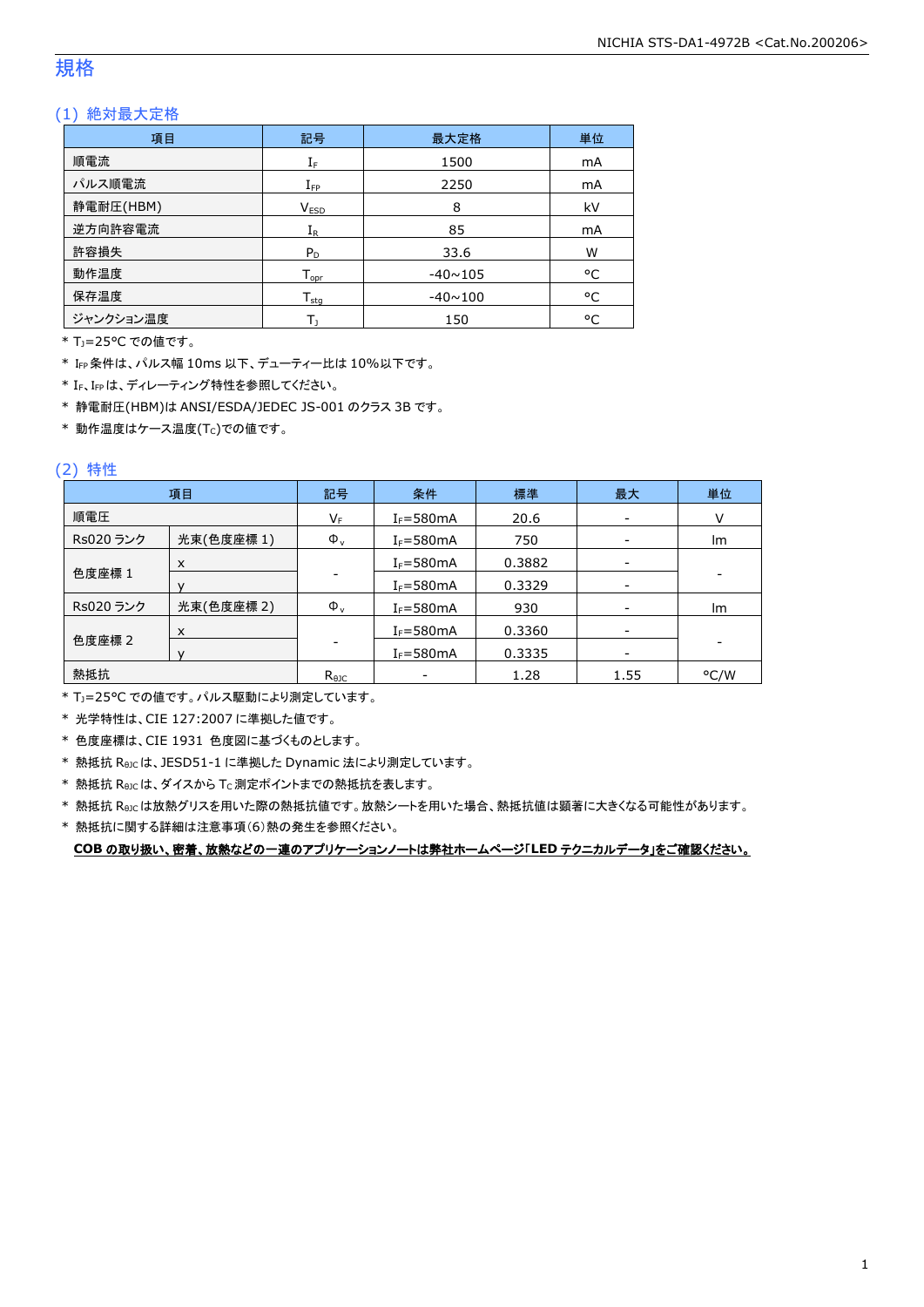## ランク分け

| 項目  | ランク                     | 条件            | 最小   | 最大   | 単位 |
|-----|-------------------------|---------------|------|------|----|
| 順電圧 | -                       | $I_F = 580mA$ | 19.3 | 22.4 |    |
|     | Q0083                   |               | 830  | 1030 |    |
| 光束  | 00067                   | $I_F = 580mA$ | 670  | 830  | Im |
| 演色性 | $R_{a}$<br><b>Rs020</b> | $I_F = 580mA$ | -    | -    | -  |

色度範囲 $(I_f = 580$ mA)

色度座標は中央値より MacAdam 楕円 3 ステップ範囲内となります。

|            |                            | ランク    | ランク    |
|------------|----------------------------|--------|--------|
|            |                            | sm353q | smc53  |
| 色温度値(単位:K) | $\mathsf{T}_{\mathsf{CP}}$ | 3500   | 5300   |
|            | x                          | 0.3882 | 0.3360 |
| 色度座標中央値    |                            | 0.3329 | 0.3335 |

\* T<sub>J</sub>=25°C での値です。パルス駆動により測定しています。

\* 順電圧は±0.2V の公差があります。

\* 光束は±5%の公差があります。

\* 色度は±0.003 の公差があります。

\* 1 注文単位に対して上記のランクを納入します。又、その納入比率は問わないものとします。

#### 色度,演色性-光束ランク対応表

| 色度ランク    | 演色性ランク | 光東ランク |
|----------|--------|-------|
| sm353q   | Rs020  | O0067 |
| sm $c53$ | Rs020  | O0083 |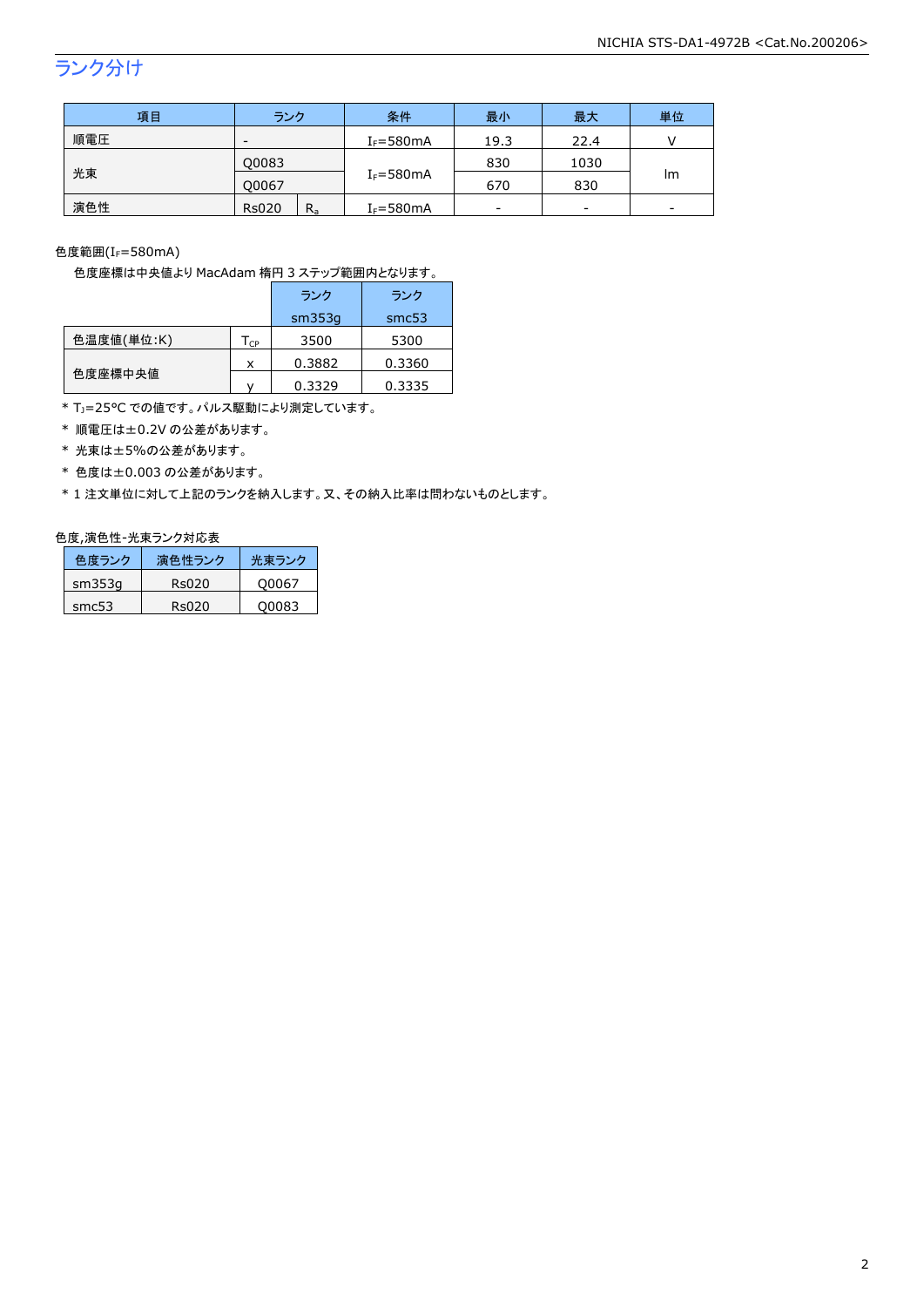色度図

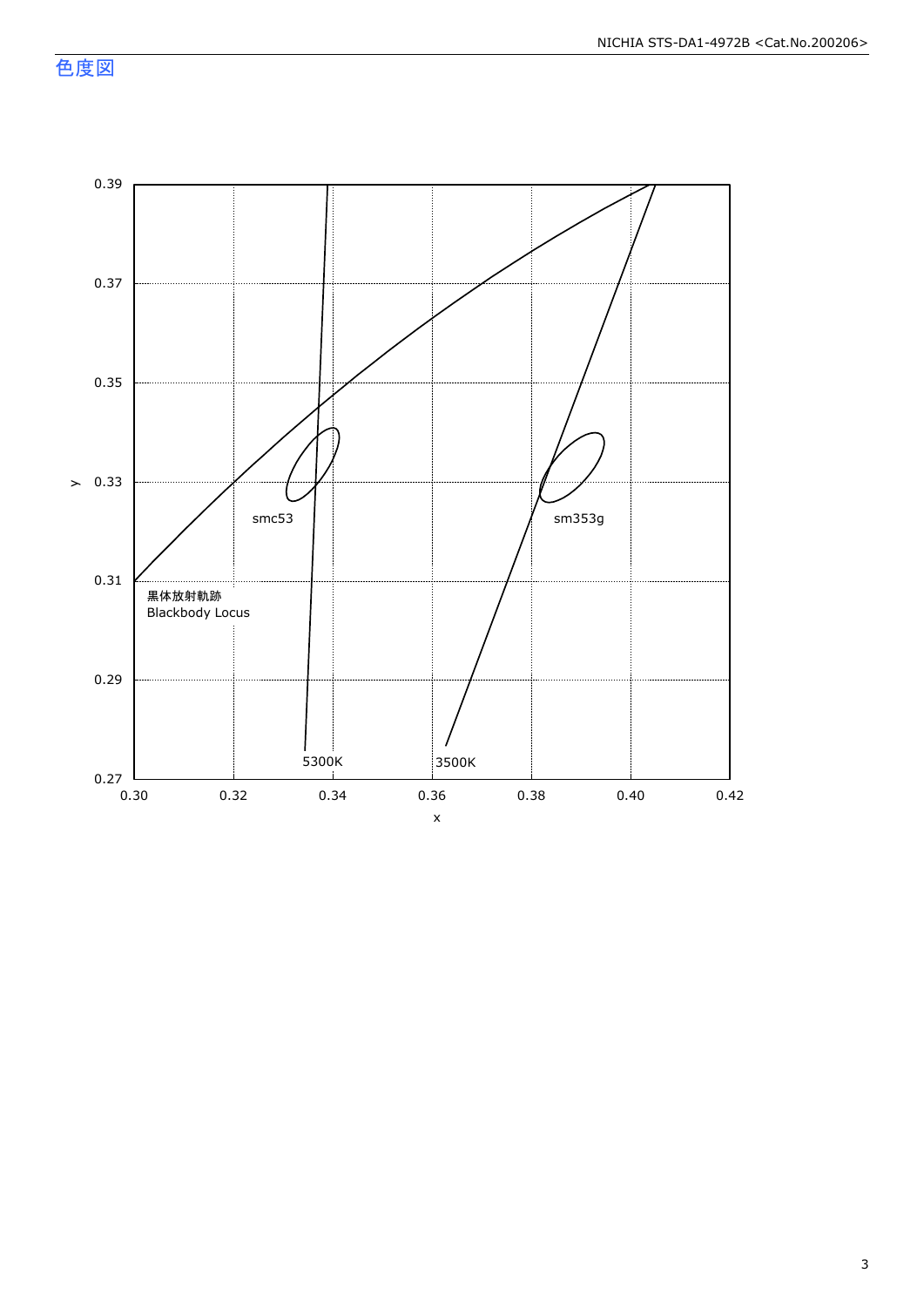### 外形寸法

(単位 Unit: mm) This product complies with RoHS Directive. \* 本製品はRoHS指令に適合しております。 (単位 Unit: mm, 公差 Tolerance: ±0.3) STS-DA7-10629A NVNWS007Z-V1 The dimension(s) in parentheses are for reference purposes. \* 括弧で囲まれた寸法は参考値です。 No. Part No.





| 項目 Item                                                  | 内容 Description                                                           |  |  |
|----------------------------------------------------------|--------------------------------------------------------------------------|--|--|
| パッケージ材質<br>Package Materials                             | セラミックス<br>Ceramics                                                       |  |  |
| 封止樹脂材質<br><b>Encapsulating Resin</b><br><b>Materials</b> | シリコーン樹脂<br>(拡散剤+蛍光体入り)<br>Silicone Resin<br>(with diffuser and phosphor) |  |  |
| 電極材質<br><b>Electrodes Materials</b>                      | 金メッキ<br>Au-plated                                                        |  |  |
| 質量<br>Weight                                             | 0.66q(TYP)                                                               |  |  |

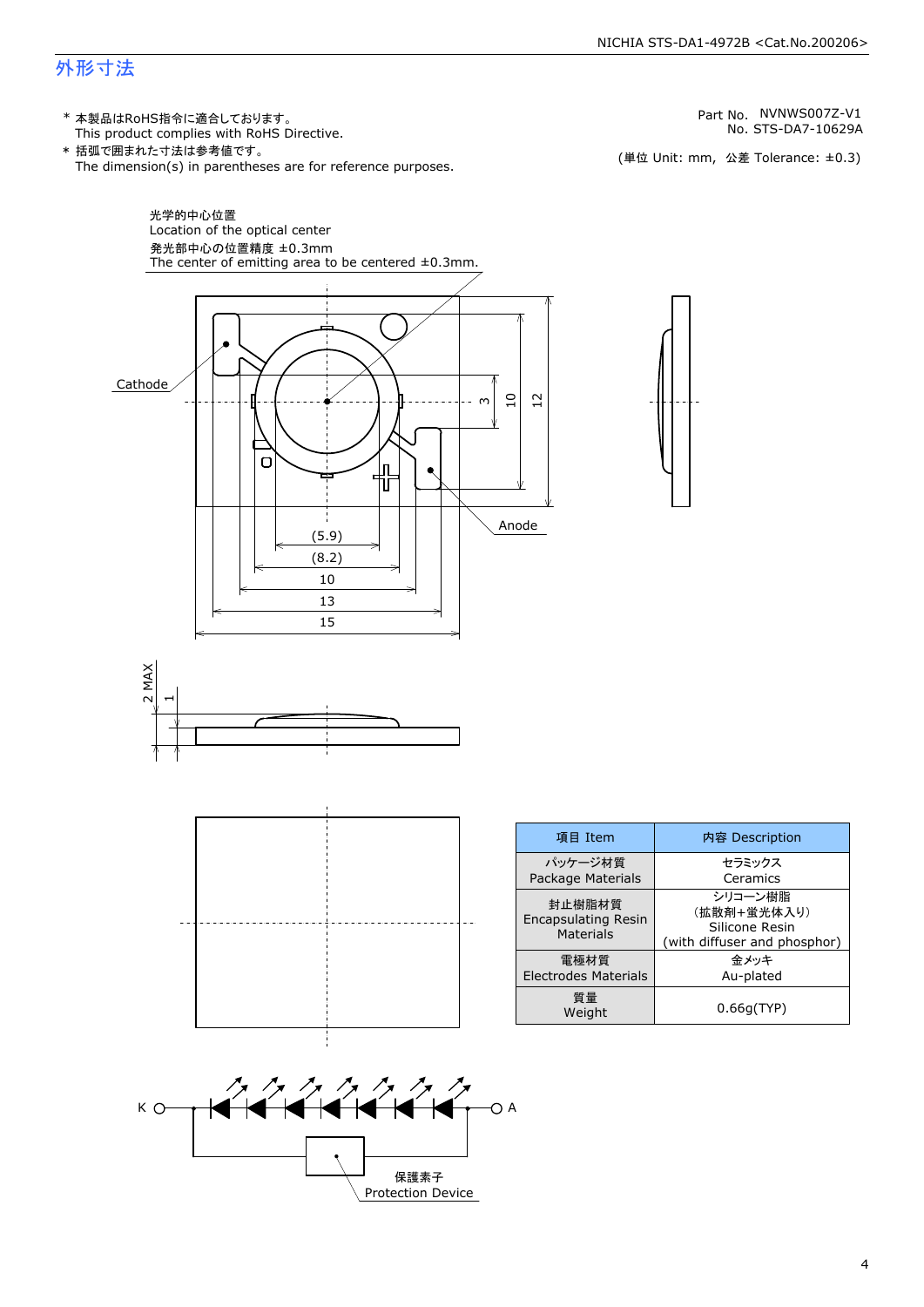### はんだ付け

### ● 手はんだ推奨条件

| 涅度 | 380°C 以下 |
|----|----------|
| 間  | 5 秒以内    |

\* 手はんだは 1 回までとして下さい。

- \* 本製品は、封止材料及び封止樹脂枠材料にシリコーン樹脂を用いているため、上面の封止部が柔らかく、力が加わると傷、欠け、剥がれ、製品の変形、 断線や信頼性に影響を及ぼす恐れがあります。封止部及び封止樹脂枠に圧力を加えないで下さい。
- \* 基本的にはんだの取り付け後の修正は行わないで下さい。やむをえず修正する場合は、事前に修正による特性の劣化のなきことを確認の上行って下さ い。
- \* はんだ付け時、加熱された状態で LED にストレスを加えないで下さい。
- \* 実装機を使用する場合は、本製品にあった吸着ノズルを選定下さい。発光面サイズより小径のノズルを使用しますと発光面を傷つけると共に LED が不灯 に至る可能性があります。
- \* フラックスを使用する場合はノンハロゲンタイプを推奨します。また LED に直接フラックスがかかるような工程設計は行わないで下さい。
- \* 端子電極にリード線をはんだ付けする際及びはんだ付け後は、リード線にテンションを加えないようにしてください。端子電極の破壊もしくは端子電極の密 着強度が低下する恐れがあります。
- \* 端子電極にリード線のはんだ付けを行う場合は、使用はんだやリード被覆線の種類によってその含有成分により、端子電極の密着強度が低下する場合 がありますので、事前に実際に使用する部材にてご確認をお願いします。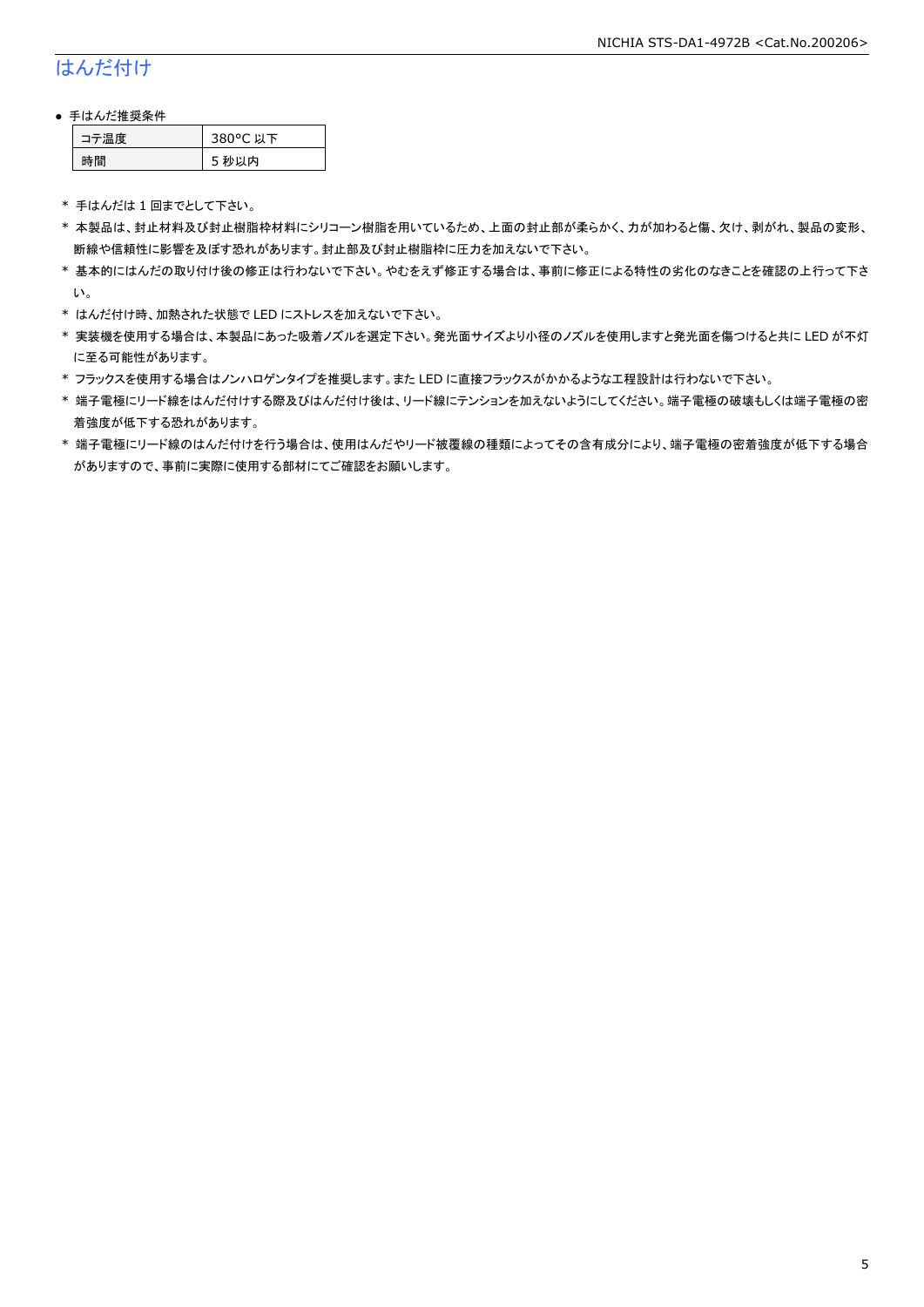### 梱包用トレイ

\* 数量は1トレイにつき 80個入りです。<br>Tray Size: 80pcs

\* 数量は1トレイにつき 80個入りです。<br>Tray Size: 80pcs<br>\* 寸法は参考です。<br>All dimensions shown are for reference only and are not guaranteed. \* づ法は参考です。 (単位 Unit: mm)

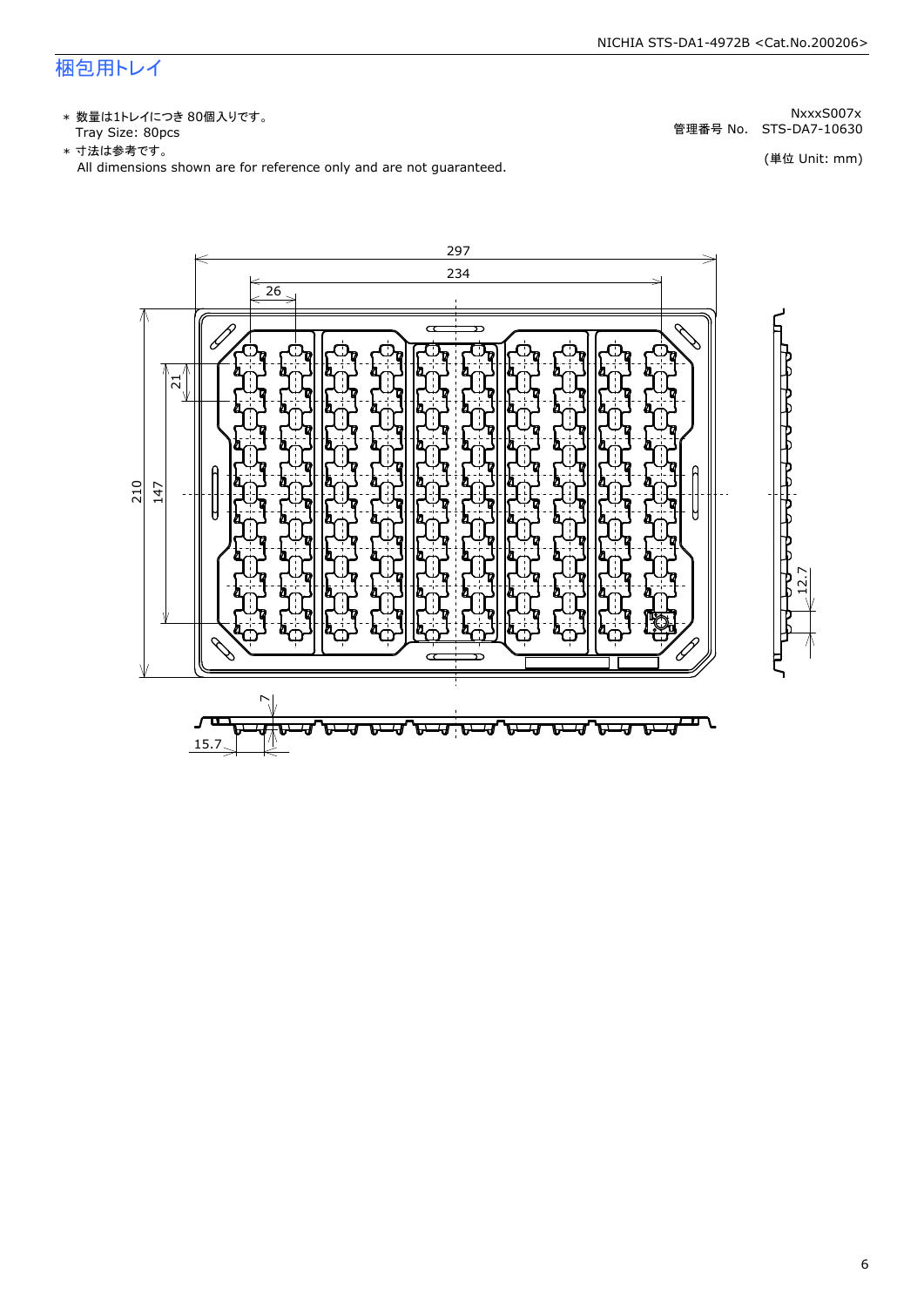Part No. Nxxxxxxx<br>No. STS-DA7-5106D

### 梱包仕様

Trays are shipped with desiccants in heat-sealed moisture-proof bags. シリカゲルとともにトレイをアルミ防湿袋に入れ、熱シールにより封をします。



Label ラベル  $\mathscr{U}$ NICHIA  $\begin{array}{lll} \text{cN}_{\text{us}} & \text{XXXX} & \text{LED} \\ \text{part no.:} & \text{Nxxxxxxx} \\ \text{LOT:} & \text{YMxxxx-RRR} \\ \text{QTY.:} & & \text{PCS} \\ \hline & \text{ROHS} \end{array}$ NICHIA CORPORATION <sup>491</sup> OKA, KAMINAKA, ANAN, TOKUSHIMA, JAPAN LOT: QTY.: YMxxxx-RRR PCS PART NO.:

Moisture-proof bags are packed in cardboard boxes with corrugated partitions. アルミ防湿袋を並べて入れ、ダンボールで仕切ります。





- \* \*\*\*\*\*\*\* is the customer part number.<br>If not provided, it will not be indicated on the label.<br>客先型名が設定されていない場合は空白です。
- For details, see "LOT NUMBERING CODE"<br>in this document.<br>ロット表記方法についてはロット番号の項を<br>参照して下さい。
- \* Products shipped on trays are packed in a moisture-proof bag.<br>They are shipped in cardboard boxes to protect them from external forces during transportation.<br>本製品はトレイに入れたのち、輸送の衝撃から保護するためダンボールで梱包します。<br>\* Do not drop or exp 本製品はトレイに入れたのち、輸送の衝撃から保護するためダンボールで梱包します。
- Do not drop or expose the box to external forces as it may damage the products. \*
- 取り扱いに際して、落下させたり、強い衝撃を与えたりしますと、製品を損傷させる原因になりますので注意して下さい。 Do not expose to water. The box is not water-resistant. \*
- ダンボールには防水加工がされておりませんので、梱包箱が水に濡れないよう注意して下さい。 \*
- 輸送、運搬に際して弊社よりの梱包状態あるいは同等の梱包を行って下さい。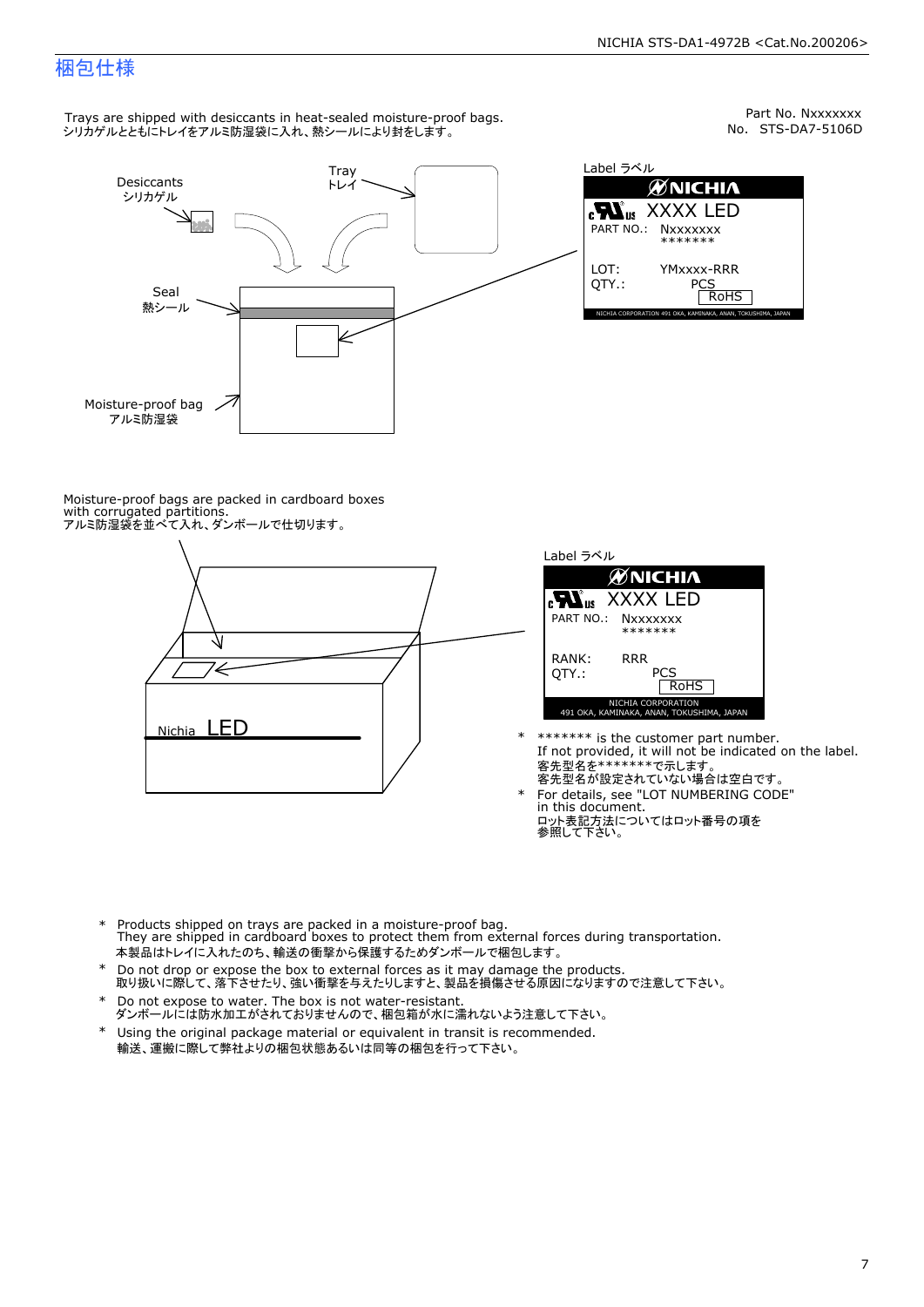### ロット番号

ロット番号は以下のように英数字で表記します。

- YMxxxx RRR
- Y 製造年

| 年    |   |
|------|---|
| 2019 |   |
| 2020 | Κ |
| 2021 |   |
| 2022 | М |
| 2023 | Ν |
| 2024 |   |

#### M - 製造月

| 月 | м | 月  | М |
|---|---|----|---|
|   |   |    |   |
|   |   | 8  | 8 |
| 3 | 3 | 9  | q |
|   |   | 10 |   |
|   |   | 11 | P |
| 6 | 6 | 12 |   |

xxxx-当社管理番号

RRR-色度ランク、光束ランク、演色性ランク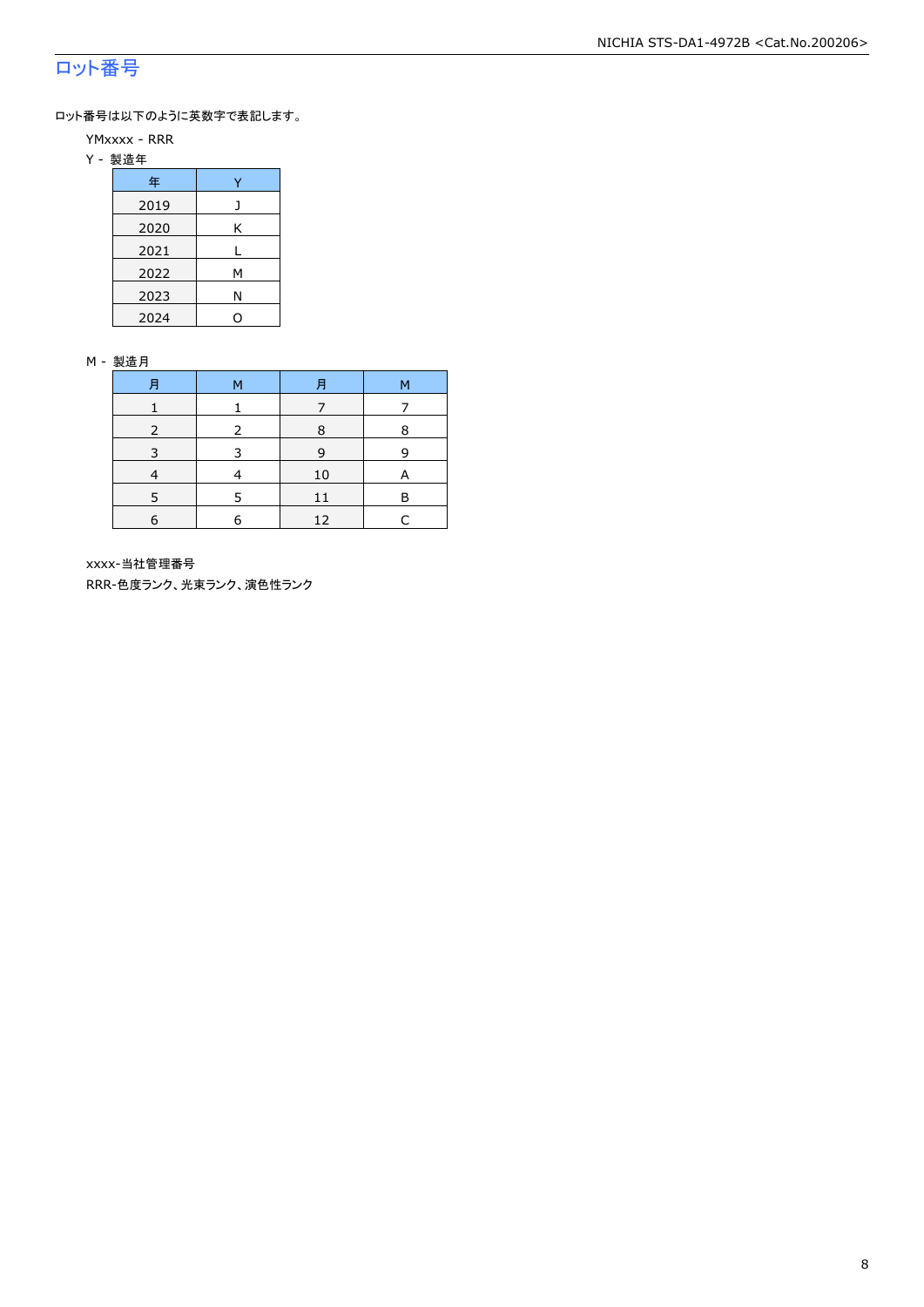ディレーティング特性

NVNWS007Z-V1 管理番号 No. STS-DA7-10631B

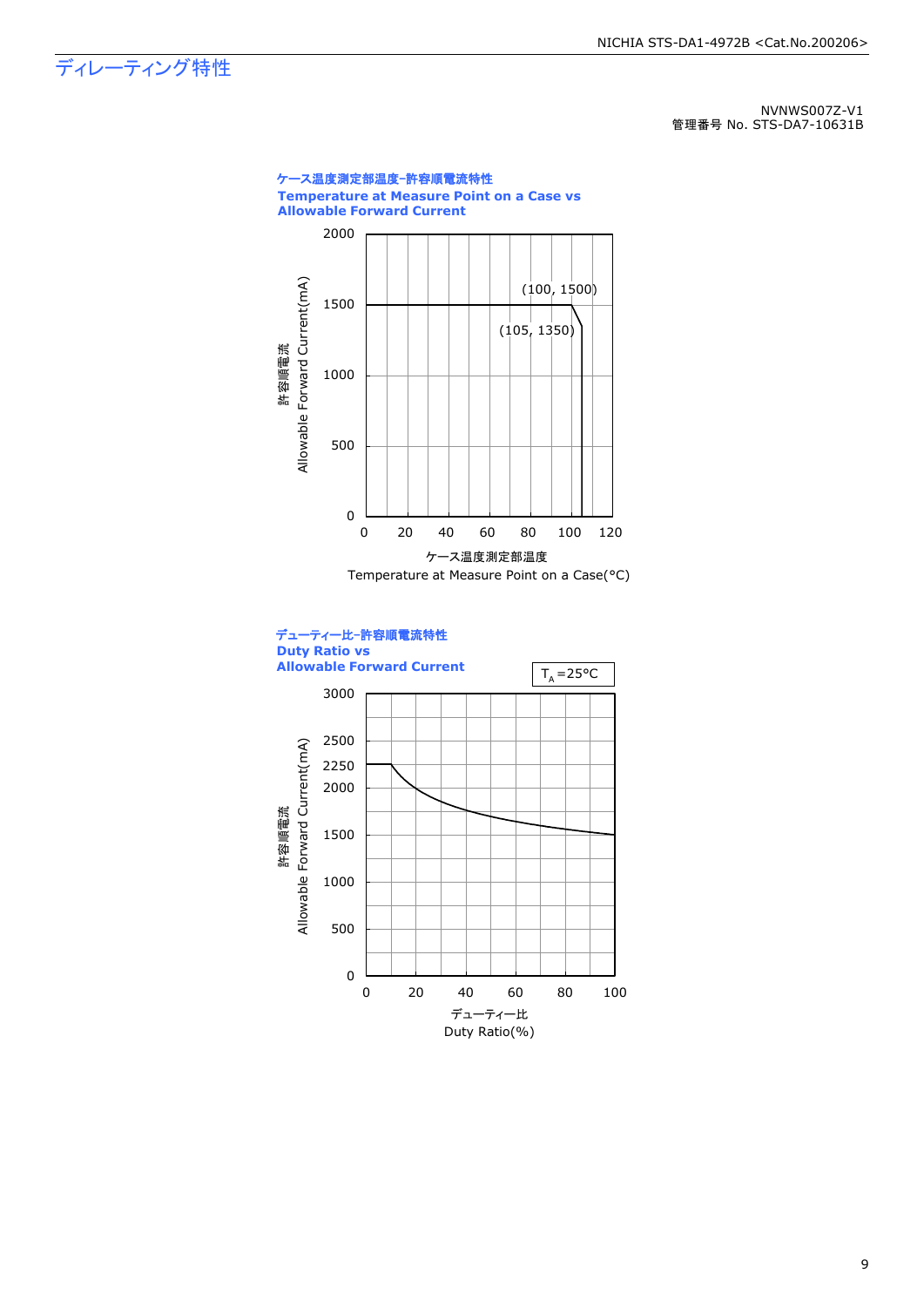#### NICHIA STS-DA1-4972B <Cat.No.200206>

### 光学特性

### \* 本特性は参考です。

All characteristics shown are for reference only and are not guaranteed.

NVNWS007Z-V1 管理番号 No. STS-DA7-12422A

 $\;\ast\;$  パルス駆動により測定しています。<br>The following graphs show the characteristics measured in pulse mode.



指向特性 **Directivity** 



\* 本特性は演色性ランクRs020に対応しています。 The graphs above show the characteristics for Rs020 LEDs of this product.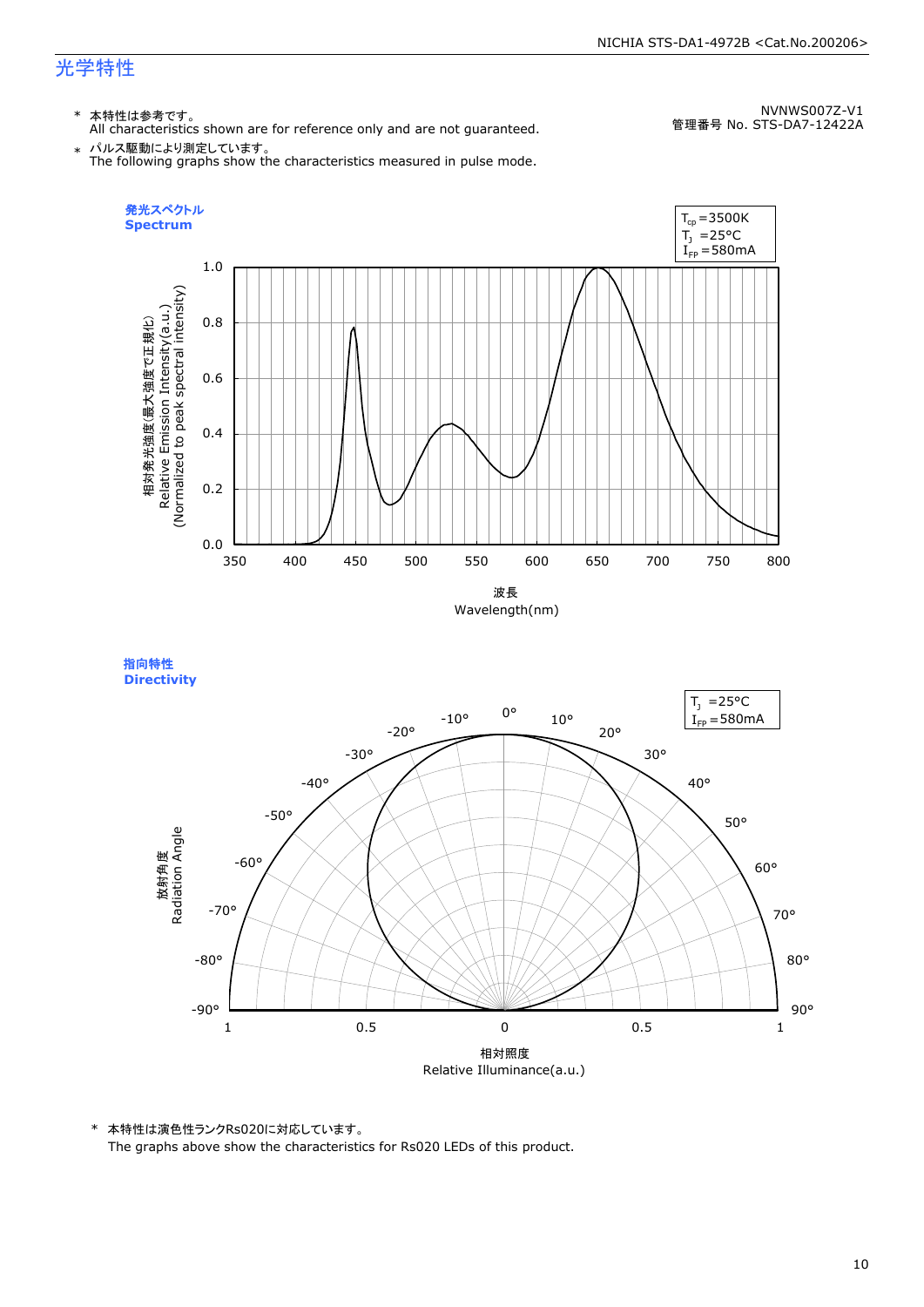### 光学特性

### \* 本特性は参考です。

All characteristics shown are for reference only and are not guaranteed.

NVNWS007Z-V1 管理番号 No. STS-DA7-12423A

 $\;\ast\;$  パルス駆動により測定しています。<br>The following graphs show the characteristics measured in pulse mode.



指向特性 **Directivity** 



\* 本特性は演色性ランクRs020に対応しています。 The graphs above show the characteristics for Rs020 LEDs of this product.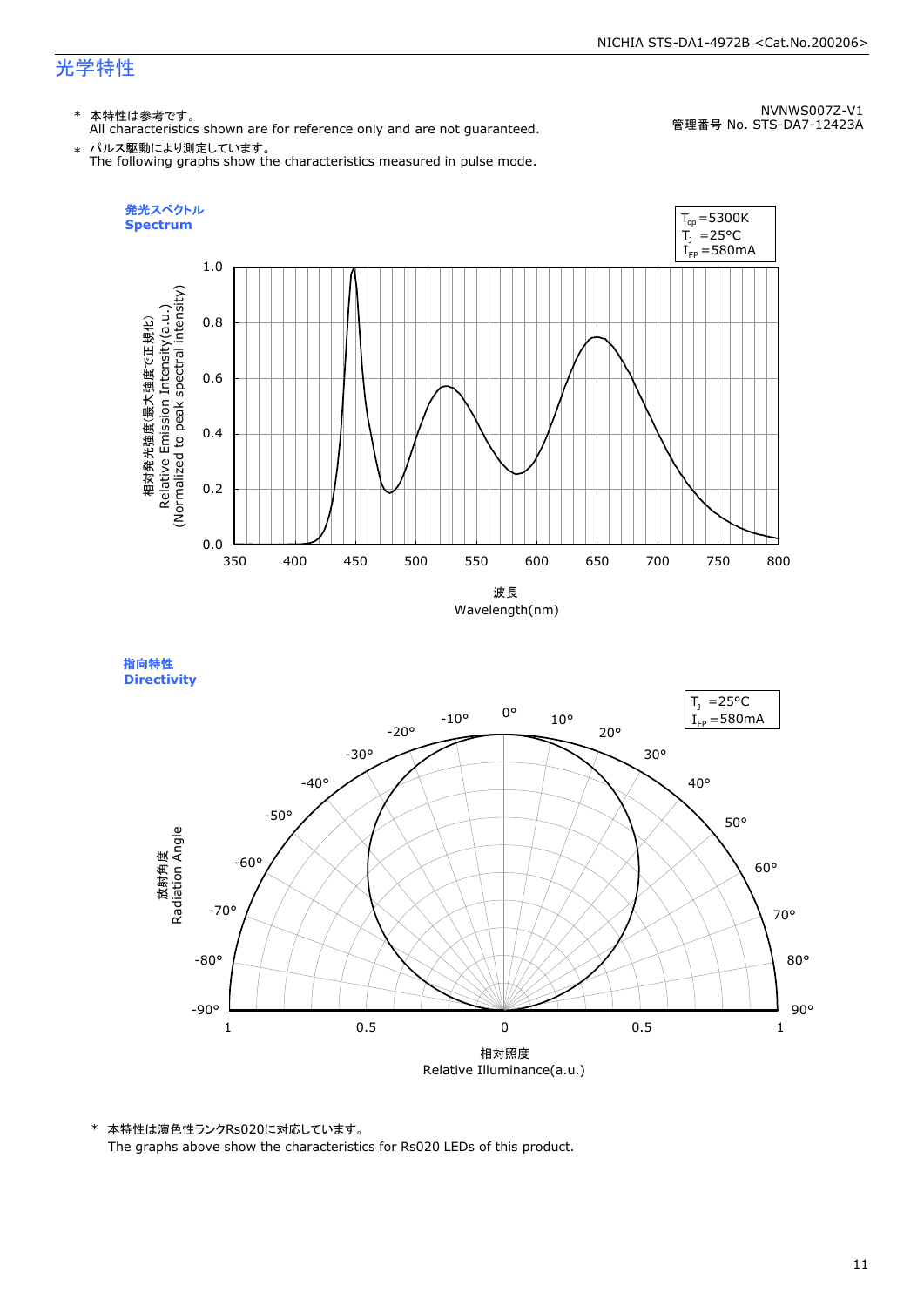\* 本特性は参考です。

All characteristics shown are for reference only and are not guaranteed. \* パルス駆動により測定しています。

The following graphs show the characteristics measured in pulse mode.

NVNWS007Z-V1 管理番号 No. STS-DA7-12424A

NICHIA STS-DA1-4972B <Cat.No.200206>



\* 本特性は色度ランクsm35xg(ランク座標範囲内の特別ランクを含む)、演色性ランクRs020に対応しています。 The graphs above show the characteristics for sm35xg, Rs020 LEDs, including sub-bins, of this product.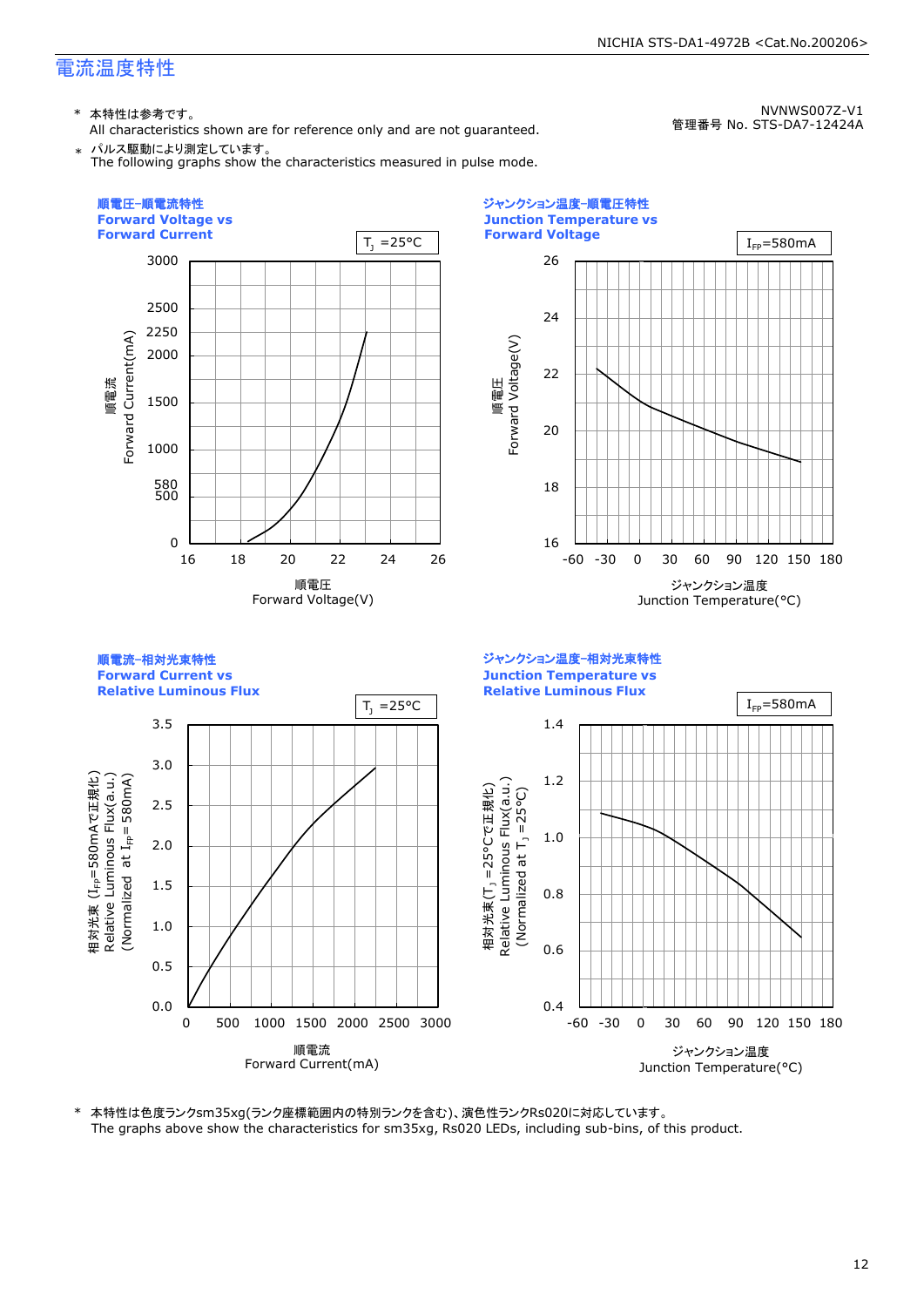\* 本特性は参考です。

All characteristics shown are for reference only and are not guaranteed. \* パルス駆動により測定しています。

The following graphs show the characteristics measured in pulse mode.

管理番号 No. STS-DA7-12425A

NVNWS007Z-V1

NICHIA STS-DA1-4972B <Cat.No.200206>

順電圧-順電流特性 ジャンクション温度-順電圧特性 **Forward Voltage vs Junction Temperature vs Forward Current Forward Voltage**  $T_1 = 25^{\circ}C$  $I_{FD}$ =580mA 3000 26 2500 24 2250 順電流<br>-<br>orward Current(mA) Forward Current(mA) 順電圧<br>Forward Voltage(V) Forward Voltage(V) 2000 22 1500 20 1000 500 580 18  $\Omega$ 16 -60 -30 0 30 60 90 120 150 180 16 18 20 22 24 26 順電圧 ジャンクション温度 Forward Voltage(V) Junction Temperature(°C) 順電流-相対光束特性 ジャンクション温度-相対光束特性 **Forward Current vs Junction Temperature vs Relative Luminous Flux Relative Luminous Flux**  $I_{FP}=580mA$  $T_1 = 25^{\circ}C$ 3.5 1.4 3.0 580mAで正規化) 1.2 Relative Luminous Flux(a.u.) (Normalized 580mA) Relative Luminous Flux(a.u.) Relative Luminous Flux(a.u.) 相対光束(T<sub>」</sub>=25°Cで正規化) 相対光束(T<sub>.)</sub> =25°Cで正規化) (Normalized at  $T_1 = 25^{\circ}$ C) (Normalized at  $T_1$  =25°C) 2.5 (I<sub>FP</sub>=580mA<br>Luminous F<br>zed at I<sub>FP</sub>= 1.0 2.0 1.5 0.8 相対光束<br>Dolating 1.0 0.6 0.5 0.0 0.4 0 500 1000 1500 2000 2500 3000 -60 -30 0 30 60 90 120 150 180 順電流 ジャンクション温度 Forward Current(mA) Junction Temperature(°C)

\* 本特性は色度ランクsmc5x(ランク座標範囲内の特別ランクを含む)、演色性ランクRs020に対応しています。 The graphs above show the characteristics for smc5x, Rs020 LEDs, including sub-bins, of this product.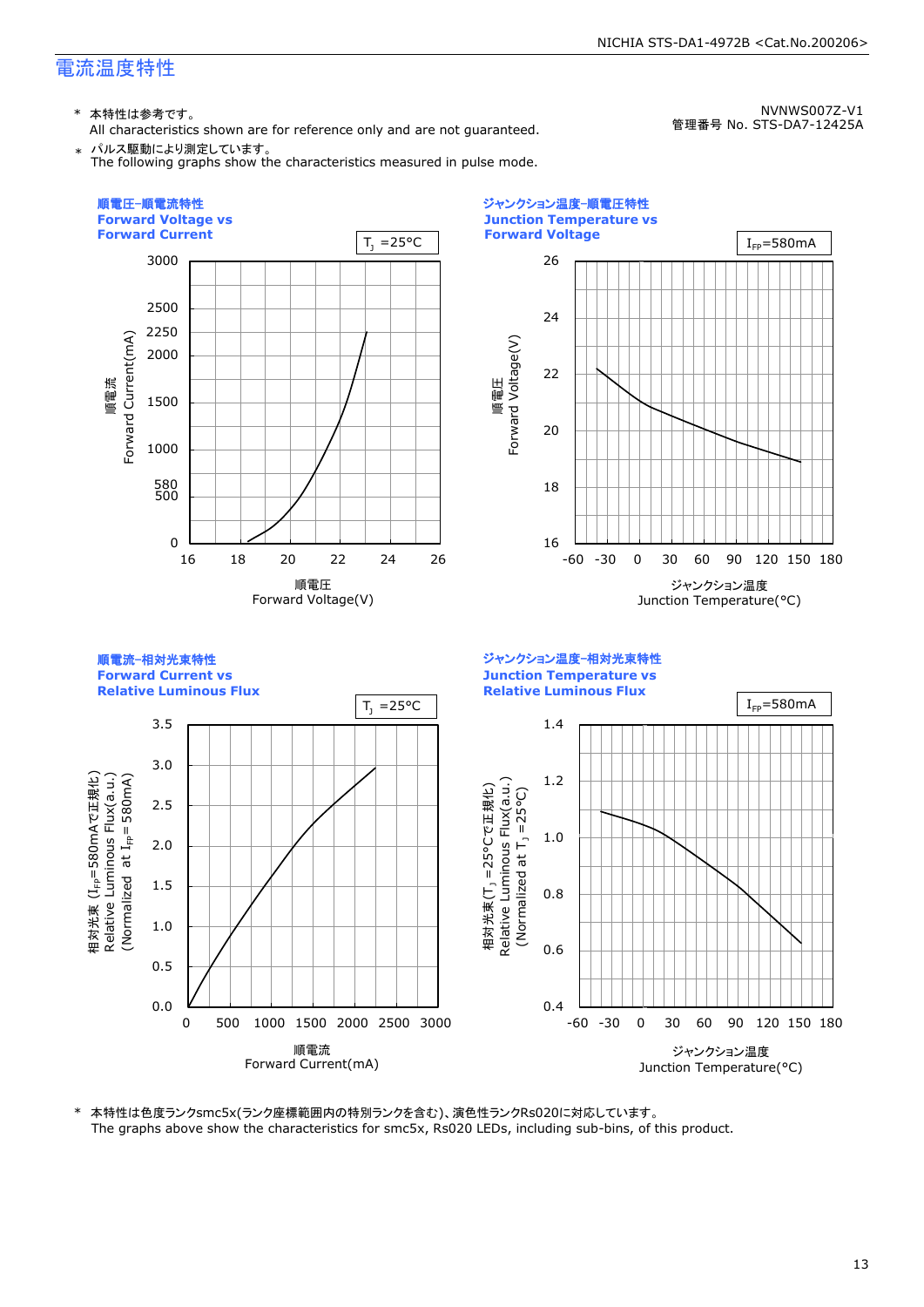- \* All characteristics shown are for reference only and are not guaranteed. 本特性は参考です。
- \* Ine following graphs show th<br>、パルス駆動により測定しています。 The following graphs show the characteristics measured in pulse mode.

Part No. NVNWS007Z-V1 No. STS-DA7-12426B





\* The graphs above show the characteristics for Rs020 LEDs of this product. 本特性は演色性ランクRs020に対応しています。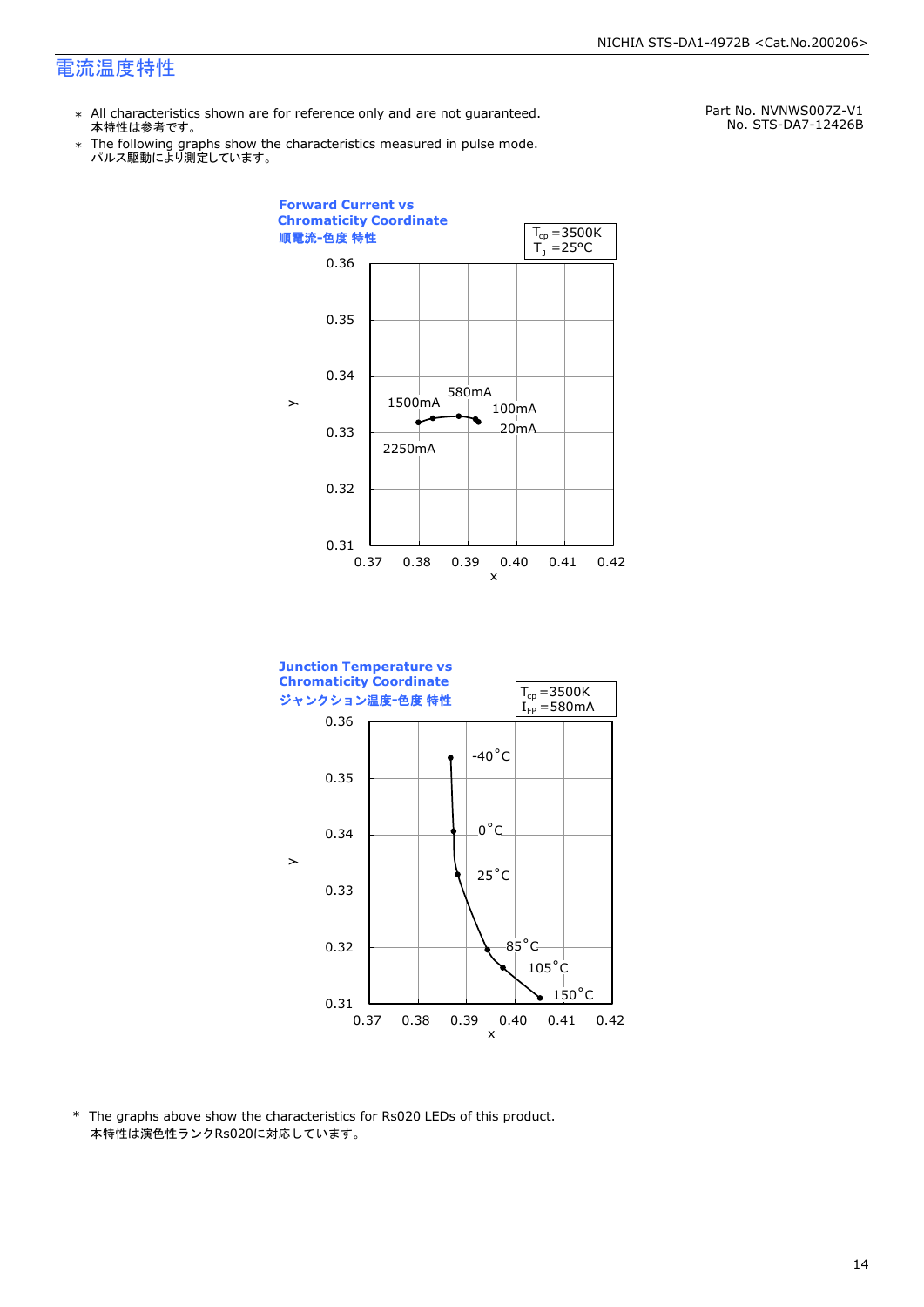- \* All characteristics shown are for reference only and are not guaranteed. 本特性は参考です。
- \* Ine following graphs show th<br>、パルス駆動により測定しています。 The following graphs show the characteristics measured in pulse mode.

Part No. NVNWS007Z-V1 No. STS-DA7-12427B





\* The graphs above show the characteristics for Rs020 LEDs of this product. 本特性は演色性ランクRs020に対応しています。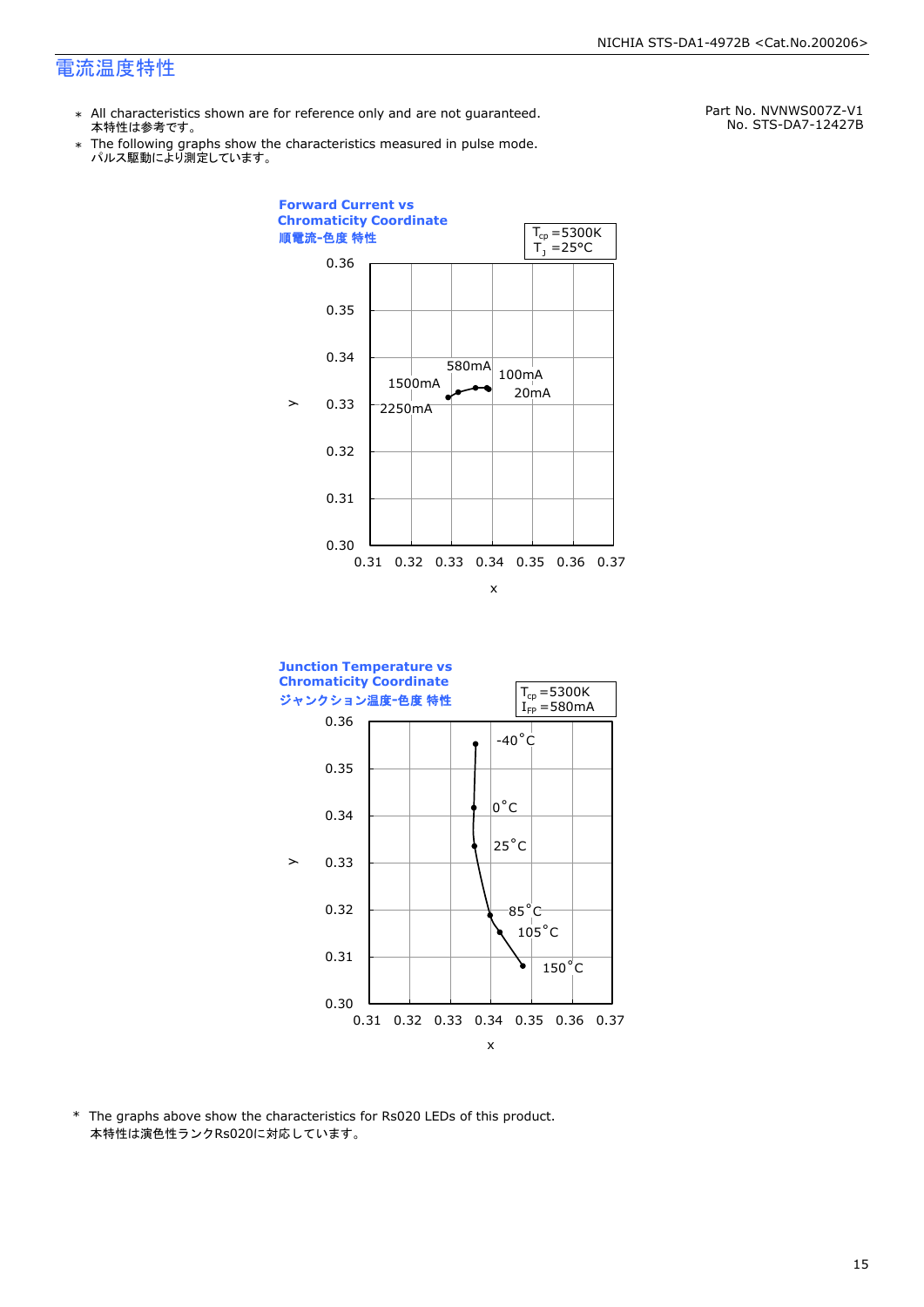### 信頼性

### (1) 試験項目と試験結果

| 試験項目    | 参照規格                            | 試験条件                                          | 試験時間     | 故障判定<br>基準 No. | 故障数/試験数 |
|---------|---------------------------------|-----------------------------------------------|----------|----------------|---------|
| 熱衝撃(気相) |                                 | -40°C(15 分)~100°C(15 分)                       | 100 サイクル | #1             | 0/10    |
| 高温保存    | <b>JEITA ED-4701</b><br>200 201 | $T_A = 100^{\circ}C$                          | 1000 時間  | #1             | 0/10    |
| 高温高湿保存  | <b>JEITA ED-4701</b><br>100 103 | $T_A = 60^{\circ}$ C, RH = 90%                | 1000 時間  | #1             | 0/10    |
| 低温保存    | JEITA ED-4701<br>200 202        | $T_{\text{A}} = -40^{\circ}C$                 | 1000 時間  | #1             | 0/10    |
| 高温連続動作  |                                 | $T_c = 100^{\circ}$ C, I <sub>F</sub> =1500mA | 1000 時間  | #1             | 0/10    |
| 静電破壊    | ANSI/ESDA/<br>JEDEC JS-001      | HBM, 8kV, 1.5kΩ, 100pF, 順逆 1回                 |          | #1             | 0/10    |

注記:

測定は LED が常温に戻ってから行います。

### (2) 故障判定基準

| 基準 No. | 項目      | 条件                    | 判定基準     |
|--------|---------|-----------------------|----------|
|        | 順電圧(VF) | [ <sub>F</sub> =580mA | ·初期値×1.1 |
| #1     | 光束(Ф.)  | $I_F = 580mA$         | :初期値×0.7 |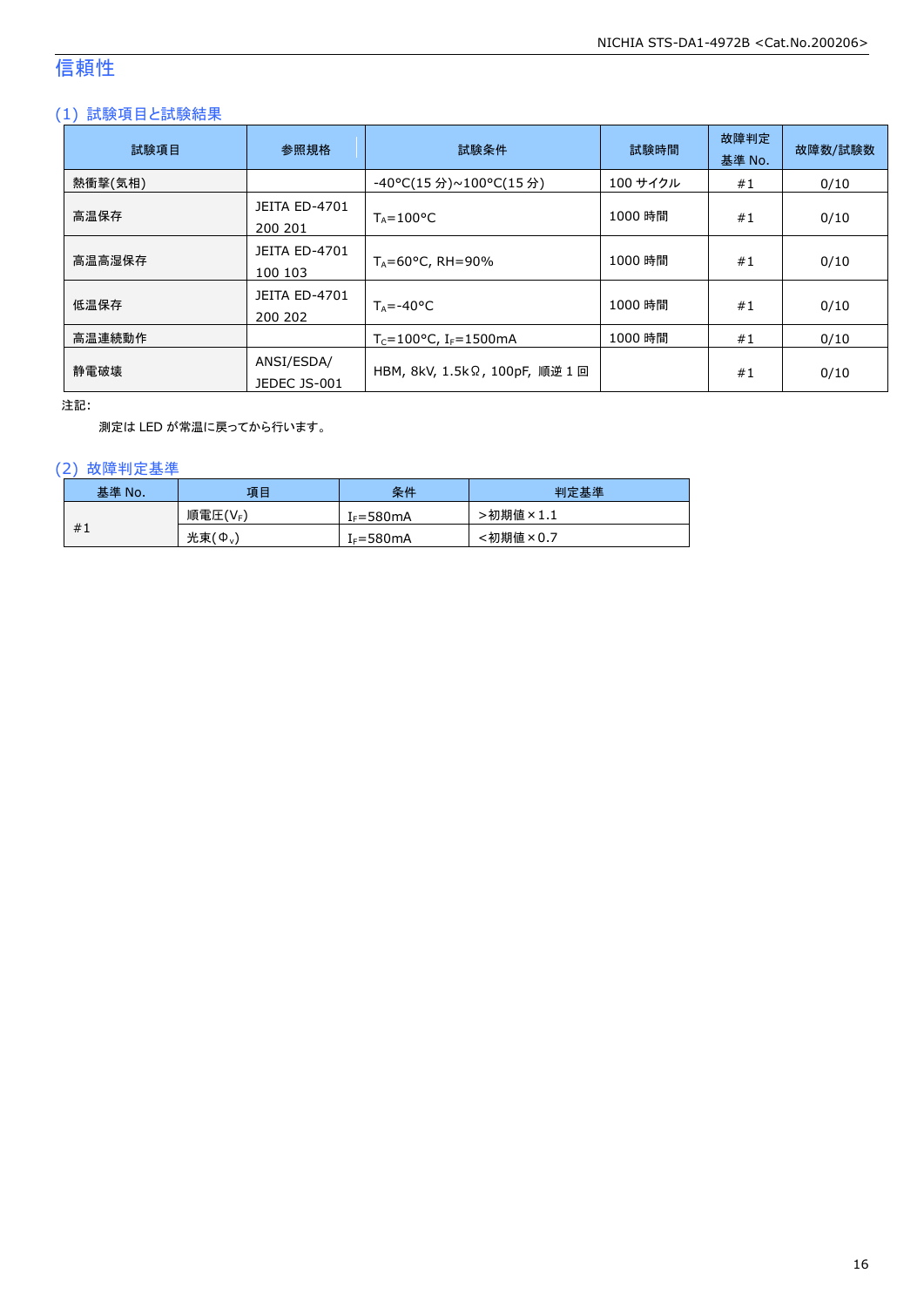### 注意事項

#### (1) 保管

|    | 条件        | 温度         | 湿度       | 期間        |
|----|-----------|------------|----------|-----------|
|    | アルミ防湿袋開封前 | 30°C<br>以下 | 90%RH 以下 | 納入日より1年以内 |
| 保管 | アルミ防湿袋開封後 | 30°C 以下    | 70%RH 以下 | 168 時間以内  |

- アルミ防湿袋を開封後は上記の条件を越えないようにはんだ付けを完了下さい。万一未使用の LED が残った場合は、シリカゲル入り密閉容器等で保管 下さい。なお当社防湿袋に戻し、再封印することを推奨します。
- 電極部分は、金メッキが施されております。腐食性ガス等を含む雰囲気にさらされますと、メッキ表面が変質し、問題が生じる事があります。保管時は密閉 容器等で保管して下さい。なお当社防湿袋に戻し、再封印することを推奨します。
- 実機に使用する部材(パッキン、接着剤など)については、メッキ表面への影響を考慮して、硫黄成分を含有しているものの使用を避けて下さい。メッキの 表面異常は、導通・接続不良に繋がる可能性があります。また、パッキンを使用する場合は、シリコーンゴム材質のものを推奨します。その際、低分子量 のシロキサンによる機器の接点不良に注意して下さい。
- 急激な温度変化のある場所では、結露が起こりますので温度変化の少ない場所に保管して下さい。
- 埃の多い環境での保管は避けて下さい。
- 直射日光や室温を超えるような環境に長期間さらさないで下さい。

### (2) 使用方法

● LED 毎に絶対最大定格を超えないように回路設計を行って下さい。LED 毎に定電流駆動することを推奨致します。また定電圧駆動する場合は、(A)の回 路は LED の順電圧の影響により LED に流れる電流がばらつく可能性がありますので、(B)の回路を推奨します。



- 本製品は、順方向電流駆動でご使用下さい。また、非点灯時には順逆とも電圧がかからないように配慮下さい。特に逆電圧が連続的に加わる状態は、マ イグレーションを発生させる可能性があり、素子にダメージを与える場合がありますので避けて下さい。長時間使用しない場合は、安全のために必ず主電 源スイッチを切って下さい。
- 電流により色度が変化するため、調光する場合はパルス駆動によるデューティ制御を推奨します。
- 本製品は LED の諸特性が安定する定格電流の 10%以上でご使用されることを推奨します。
- 雷サージなどの過電圧が LED に加わらないようにして下さい。
- 屋外で使用される場合は、十分な防水対策、湿度対策、塩害対策を施してご使用下さい。

#### (3) 取り扱い上の注意

- 素手で本製品を取り扱わないで下さい。表面が汚れ、光学特性に影響を及ぼすことがあります。また場合によっては、製品の変形や断線が起こり、不灯 の原因になることがあります。
- ピンセットで本製品を取り扱う場合は、製品へ過度な圧力を掛けないようにして下さい。樹脂部の傷、欠け、剥がれ、製品の変形や断線が起こり、不灯の 原因となります。
- 本製品を落下させてしまった場合には、製品の変形などが発生することがありますのでご注意下さい。
- 本製品は積み重ねしないで下さい。製品を重ねると樹脂部に衝撃を与え、樹脂部の傷、欠け、剥がれ、変形・断線、LED 剥がれが発生し、不灯の原因に なります。

#### (4) 設計上の注意

- LED 周辺で使用する部材(筐体、パッキン、接着剤、2 次レンズ、レンズカバーなど)から放出された揮発性有機化合物は、LED のレンズや封止樹脂を透 過する可能性があります。特に密閉状態では、これらの揮発性有機化合物が熱や光子エネルギーにさらされると変色が起こり LED の光出力が大幅に低 下したり、色ずれが発生する可能性があります。また、空気の循環をよくすることで、光出力の低下や色ズレが改善されることがあります。密閉状態でご使 用される場合は、実機点灯試験による光学評価で異常なきことの確認をお願いします。
- 本製品は、カが加わるとセラミックス基板の割れが発生する恐れがあります。本製品を筐体に固定する場合、専用ホルダを用いることを推奨します。
- 製品と筐体間の接続には放熱グリスを用いることを推奨します。製品・筐体のみの固定では、放熱性が低下することがあります。また放熱シートを用いた 場合、熱抵抗値は顕著に大きくなる可能性があります。

#### **COB** の取り扱い、密着、放熱などの一連のアプリケーションノートは弊社ホームページ「**LED** テクニカルデータ」をご確認ください。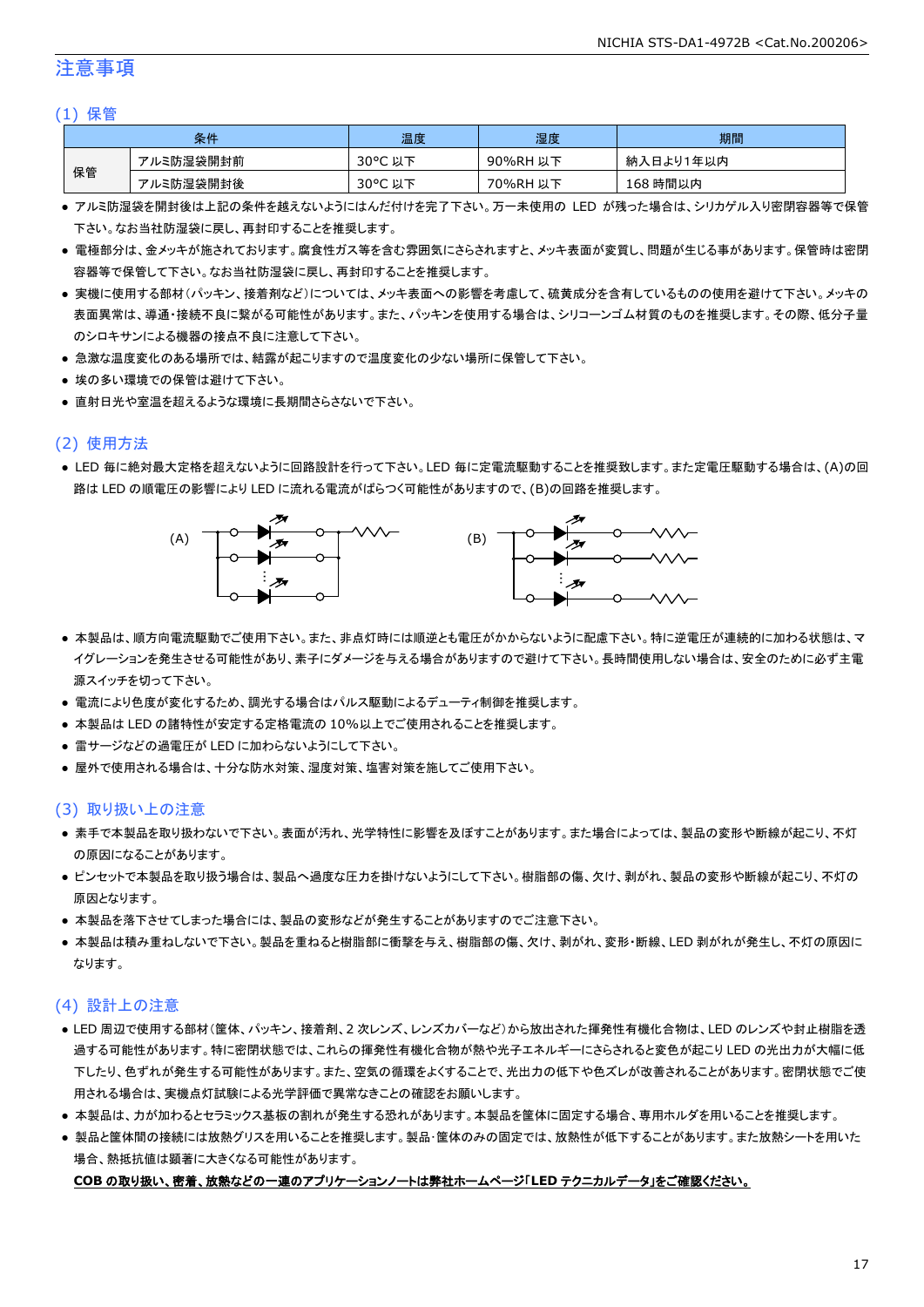#### (5) 静電気に対する取り扱い

● 本製品は静電気やサージ電圧に敏感で、素子の損傷や信頼性低下を起こすことがあります。取り扱いに際しては、以下の例を参考に静電気対策を十分 行って下さい。

 リストストラップ、導電性衣類、導電靴、導電性床材等による電荷の除去 作業区域内の装置、治具等の接地による電荷の除去 導電性材料による作業台、保管棚等の設置

- 使用機器(はんだコテなど)、治具、装置類や作業区域内は適切に接地をして下さい。また、実装される機器等についてもサージ対策の実施を推奨しま す。
- 治具、装置類にガラスやプラスチックなどの絶縁体を使用される場合は以下の例を参考に対策を十分行って下さい。

 導電性材料による導電化 加湿による帯電防止 除電器(イオナイザ)による電荷の中和

#### (6) 熱の発生

● 本製品をご使用の際は、効率的に素子の熱を下げる対策を施し、最大ジャンクション温度(T」)を超えることがないよう配慮下さい。熱飽和時のジャンクショ ン温度(T」)を推定する方法として、次の式で算出することが可能です。

 $T_1 = T_C + R_{B1C} \cdot W$ 

\*T<sub>1</sub>=ジャンクション温度: °C

T<sub>C</sub>=ケース温度: °C

R<sub>0JC</sub>=ダイスから T<sub>C</sub> 測定ポイントまでの熱抵抗: °C/W W=投入電力(I<sub>F</sub>×V<sub>F</sub>): W

G T<sub>c</sub> Measurement Point

● 密着させる材料や筐体の材料特性および表面状態により Reicが変化することがあります。以下の内容についてもご注意頂けますようお願い致します。 本製品を搭載する筐体もしくはヒートシンクの間は熱抵抗の低い放熱材で密着させて下さい。

本製品を搭載するヒートシンクの面は穴や凹凸がなく、平たんにして密着させて下さい。

ホルダーや放熱材を使用する場合は、放熱が維持できる状態として下さい。

 熱による経年劣化、つまり寸法変化または特性劣化が発生すると、保持状態が変化し放熱悪化による製品破損の原因となりますので、信頼性についても 十分に御確認をお願い致します。

● 表面温度測定器(サーモグラフィ)等による非接触による温度測定も有効ですので、放熱設計の際の御参考として下さい。

#### ● **COB** の取り扱い、密着、放熱などの一連のアプリケーションノートは弊社ホームページ「**LED** テクニカルデータ」をご確認ください。

#### (7) 洗浄

- ぬれた雑巾、ベンジン、シンナーなどで LED を拭かないで下さい。
- 洗浄する場合は、イソプロピルアルコールを使用して下さい。その他の洗浄剤の使用に当たってはパッケージ及び樹脂が侵され不具合発生の原因となる 場合がありますので、問題のないことを十分確認の上での使用をお願い致します。フロン系溶剤については、世界的に使用が規制されています。
- LED に汚れが付着した場合にはイソプロピルアルコールを布に付けて良く絞って汚れを拭き取って下さい。
- 超音波洗浄は、基本的には行わないで下さい。やむをえず行う場合は、発振出力や基板の取り付け方により LED への影響が異なりますので、予め実使 用状態で異常のない事を確認の上実施下さい。

#### (8) 目の安全性

- 2006 年に国際電気委員会(IEC)からランプ及びランプシステムの光生物学的安全性に関する規格 IEC 62471 が発行され、LED もこの規格の適用範 囲に含められました。一方、2001 年に発行されたレーザー製品の安全に関する規格 IEC 60825-1 Edition1.2 において、LED が適用範囲に含まれて いましたが、2007 年に改訂された IEC 60825-1 Edition2.0 で LED が適用除外されました。但し、国や地域によっては、依然として IEC 60825-1 Edition1.2 と同等規格を採用し、LED が適用範囲に含められています。これらの国や地域向けには、ご注意下さい。IEC62471 によって分類される LED のリスクグループは、放射束や発光スペクトル、指向性などによって異なり、特に青色成分を含む高出力ではリスクグループ 2 に相当する場合もあり ます。LED の出力を上げたり、LED からの光を光学機器にて集光したりするなどした状態で、直視しますと眼を痛めることがありますので、ご注意下さい。
- 点滅光を見つづけると光刺激により不快感を覚えることがありますのでご注意下さい。又、機器に組み込んでご使用される場合は、光刺激などによる第三 者への影響をご配慮下さい。